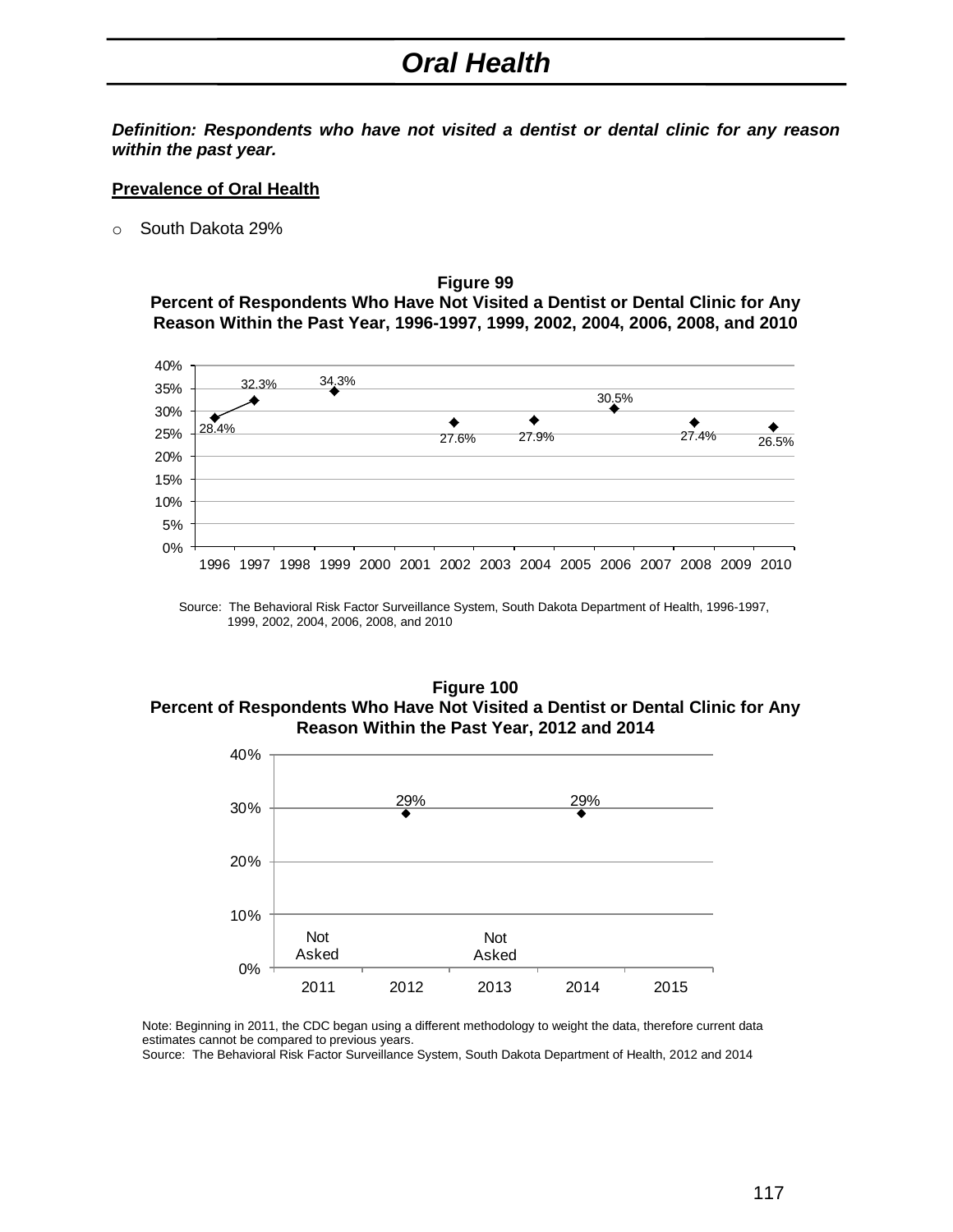| Table 51<br>Respondents Who Have Not Visited a Dentist or Dental Clinic for Any Reason<br>Within the Past Year, 2012 and 2014 |                                       |           |         |            |
|-------------------------------------------------------------------------------------------------------------------------------|---------------------------------------|-----------|---------|------------|
|                                                                                                                               |                                       | 2012-2014 | 2012    | 2014       |
| <b>Total</b>                                                                                                                  |                                       | 29%       | 29%     | 29%        |
| Gender                                                                                                                        | Male                                  | 33%       | 34%     | 33%        |
|                                                                                                                               | Female                                | 25%       | 25%     | 26%        |
| Age                                                                                                                           | 18-24                                 | 26%       | $\star$ | $\star$    |
|                                                                                                                               | 25-34                                 | 30%       | $\star$ | $\star$    |
|                                                                                                                               | 35-44                                 | 26%       | $\star$ | $\star$    |
|                                                                                                                               | 45-54                                 | 28%       | $\star$ | $\star$    |
|                                                                                                                               | 55-64                                 | 28%       | 29%     | 28%        |
|                                                                                                                               | 65-74                                 | 31%       |         |            |
|                                                                                                                               | $75+$                                 | 40%       | $\star$ | $\star$    |
| Race                                                                                                                          | White                                 | 28%       | 28%     | 28%        |
|                                                                                                                               | American Indian                       | 37%       |         |            |
| <b>Ethnicity</b>                                                                                                              | Hispanic                              | 41%       | $\star$ | $\star$    |
|                                                                                                                               | Non-Hispanic                          | 29%       | 29%     | 29%        |
| <b>Household Income</b>                                                                                                       | Less than \$25,000                    | 46%       | 45%     | 47%        |
|                                                                                                                               | \$25,000-\$49,999                     | 32%       | 32%     | 33%        |
|                                                                                                                               | $$50,000+$                            | 17%       | 17%     | 18%        |
| <b>Education</b>                                                                                                              | Less than High School, G.E.D.         | 49%       | $\star$ | $\star$    |
|                                                                                                                               | High School, G.E.D.                   | 36%       | 35%     | 36%        |
|                                                                                                                               | Some Post-High School                 | 25%       | 25%     | 25%        |
|                                                                                                                               | College Graduate                      | 18%       | 17%     | 18%        |
| <b>Employment Status</b>                                                                                                      | <b>Employed for Wages</b>             | 26%       | 25%     | 27%        |
|                                                                                                                               | Self-employed                         | 32%       |         |            |
|                                                                                                                               | Unemployed                            | 42%       | $\star$ | $\star$    |
|                                                                                                                               | Homemaker                             | 29%       | $\star$ | $\star$    |
|                                                                                                                               | Student                               | 17%       | $\star$ | $\star$    |
|                                                                                                                               | Retired                               | 33%       | 34%     | 32%        |
|                                                                                                                               | Unable to Work                        | 47%       |         |            |
| <b>Marital Status</b>                                                                                                         | Married/Unmarried Couple              | 26%       | 26%     | 26%        |
|                                                                                                                               | Divorced/Separated                    | 41%       | $\star$ |            |
|                                                                                                                               | Widowed                               | 40%       | $\star$ | $\star$    |
|                                                                                                                               | <b>Never Married</b>                  | 30%       | $\star$ | $\star$    |
| <b>Home Ownership</b><br><b>Status</b>                                                                                        | Own Home                              | 25%       | 25%     | 25%        |
|                                                                                                                               | <b>Rent Home</b>                      | 41%       | 42%     | 41%        |
| <b>Children Status</b>                                                                                                        | Children in Household (Ages 18-44)    | 27%       | 26%     | $\star$    |
|                                                                                                                               | No Children in Household (Ages 18-44) | 28%       | $\star$ | $\star$    |
| <b>Phone Status</b>                                                                                                           | Landline                              | 27%       | 27%     | 28%        |
|                                                                                                                               | <b>Cell Phone</b>                     | 31%       | 32%     | 31%        |
| <b>Pregnancy Status</b>                                                                                                       | Pregnant (Ages 18-44)                 | 31%       | $\star$ | $\star$    |
|                                                                                                                               | Not Pregnant (Ages 18-44)             | 23%       | $\star$ | $\star$    |
| County                                                                                                                        | Minnehaha                             | 28%       | $\star$ | $\star$    |
|                                                                                                                               | Pennington                            | 33%       | $\star$ | $\star$    |
|                                                                                                                               | Lincoln                               | 22%       | $\star$ | $\star$    |
|                                                                                                                               | Brown                                 | 28%       | $\star$ | $\star$    |
|                                                                                                                               | <b>Brookings</b>                      | 24%       | $\star$ | $^{\star}$ |
|                                                                                                                               | Codington                             | 29%       | $\star$ | $\star$    |
|                                                                                                                               | Meade                                 | 29%       | $\star$ | $^\star$   |
|                                                                                                                               | Lawrence                              | 29%       | $\star$ | $\star$    |

 Note: \*Results based on small sample sizes have been suppressed. This question was not asked in 2011 or 2013. Source: The Behavioral Risk Factor Surveillance System, South Dakota Department of Health, 2012 and 2014